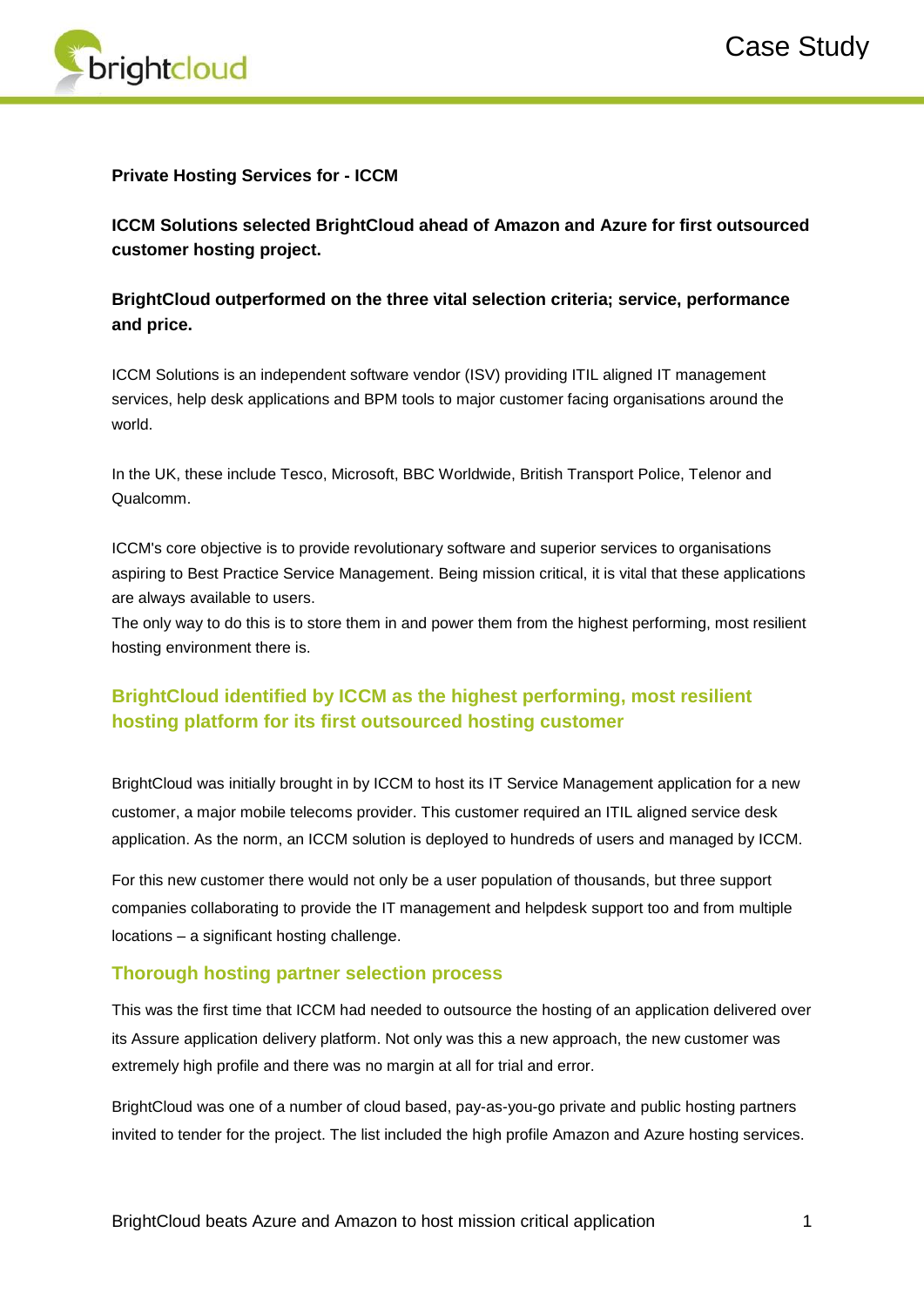

#### **10 years experience**

The BrightCloud team was not daunted, but instead buoyed by its 10 year reputation for delivering highly resilient and secure hosting services to banks, retailers, local government and NHS departments, amongst other customer facing organisations.

This experience was demonstrated and picked up on by ICCM and its customer during the successful deployment of a test and demo environment.

# **Test environment proved short and long-term performance, resilience, security & compliance capabilities**

The test environment delivered by BrightCloud included a comprehensive performance monitoring package, providing the end customer with the visibility to see the performance they would receive from a live system and the effects if capacity was expanded.

Both ICCM and its customer were impressed and confident that the hosting platform would enable the IT teams to meet all service SLAs and also that the resilience of the hosting environment would ensure that all compliance requirements are met.

The customer and ICCM were also impressed by the BrightCloud team's credentials and the demonstration of their strategic application hosting partner abilities during the trial.

This open partnership approach set BrightCloud above Azure and Amazon. Coupled with its customer focus and the outstanding performance of the hosted SQL servers, BrightCloud secured the contract.

# *"We needed to be confident that we were recommending the best hosting option to our customer. We were very impressed by the SQL server performance achieved by BrightCloud for our first cloud hosted customer.*

*BrightCloud beat Azure and Amazon as a hosting partner on the three vital selection criteria; service, performance and price, so really, it was an easy decision to make in the end. Moving forward, BrightCloud has proved to be a great supplier to work with. The team is proactive, professional and helpful."* 

Jason Gardiner, technical director of ICC: